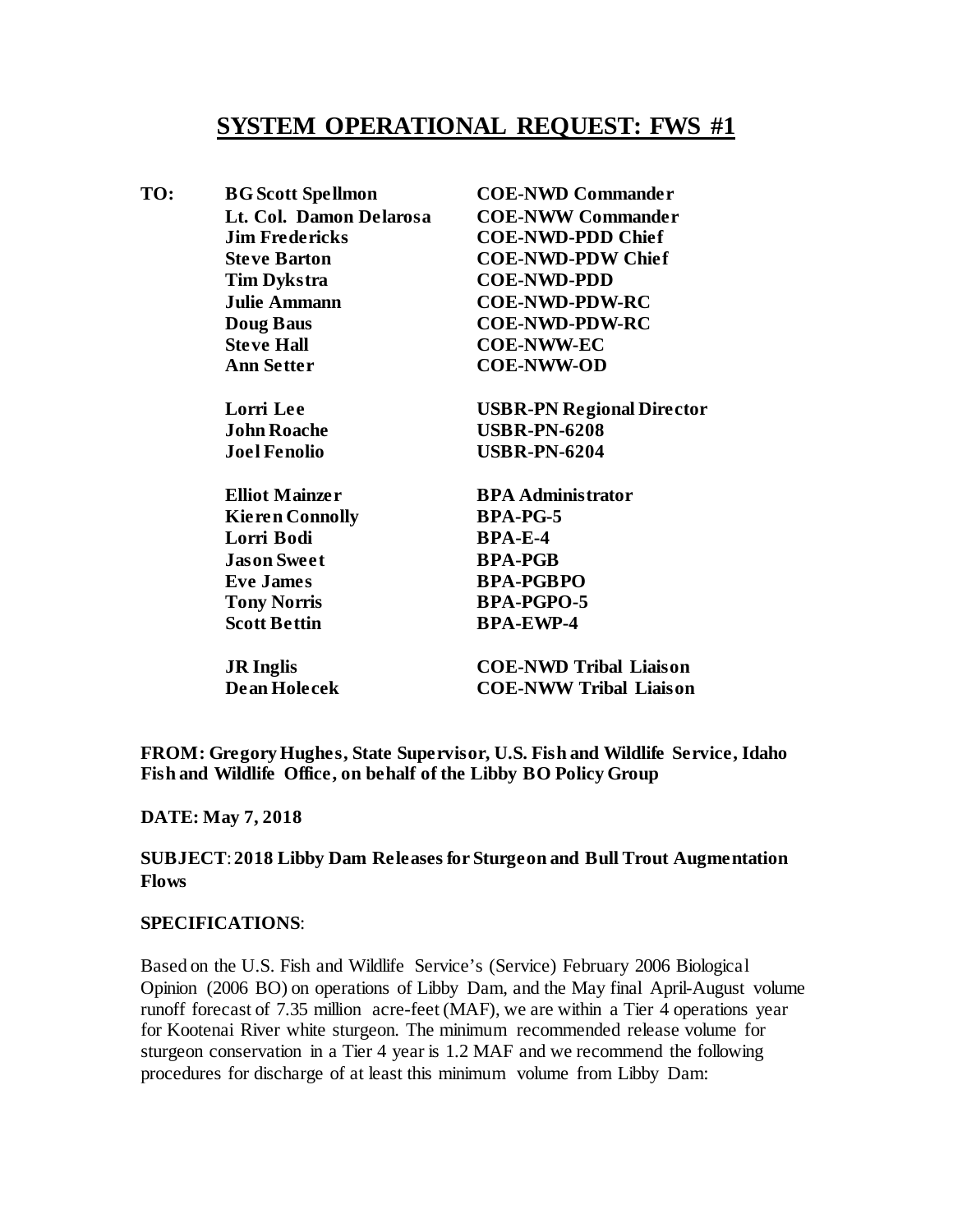The precise means that will be utilized to meet these objectives are largely dependent on real-time conditions and in-season management. It is not possible to develop a single definitive recommendation for a sturgeon operation at this time due to the uncertainties in the forecast, and shape and volume of inflow. Given these uncertainties, the Service has developed the following guidelines for sturgeon operations in 2018:

- The 2018 sturgeon operations at Libby Dam will consist of one period of rampup/pre-peak/ascending limb flows, one period of peak flow  $(\sim 20,000)$  cubic feet per second (cfs) or higher to provide a minimum flow of ~32,000 cfs at Bonners Ferry), and one period of ramp-down/post-peak/receding limb flows. The rampup and ramp-down will occur within 2006 BO ramping rates.
- Selective withdrawal gates at Libby Dam above elevation 2,326 mean sea level will be installed gradually prior to, and during, the augmentation operations, with the objective of passing the warmest water available in the forebay as it becomes available. Minimum submergence of selective withdrawal gates at Libby Dam is 30 feet, and gates will be installed to keep withdrawal elevations within 30-40 feet until all gates are installed.
- Release of the warmest water possible from Libby Dam, in combination with lower volume of release, will allow the Kootenai River temperature to increase to appropriate spawning temperatures at Bonners Ferry (8-10°C) during the receding limb of the hydrograph.
- Based on the Service's 2006 BO on operations of Libby Dam, and the May final April-August volume runoff forecast of 7.35 MAF, we are within a Tier 4 operations year for Kootenai River white sturgeon. The minimum recommended release volume for sturgeon conservation in a Tier 4 year is 1.2 MAF, and we recommend the following procedures for discharge of at least this minimum volume:
	- o Increase discharge from Libby Dam to ~20,000 (peak) cubic feet per second (cfs) over a 7-day period (pre-peak flows) when the Regional Team of Biologists determines that high elevation tributary run-off is peaking.
	- o Maintain peak discharge (~20,000 cfs, depending on head of the forebay and river stage at Bonners Ferry) for as long as possible  $\sim 25$ days of peak flows), taking into account the shape and volume of the ascending and descending limbs of the hydrograph and the total sturgeon flow augmentation volume available (i.e. 1.2 MAF). Although ~20,000 cfs is requested for sturgeon operations, under current conditions dam managers may need to increase outflows from Libby Dam to full powerhouse for flood risk management purposes.
	- o After peak flows, gradually decrease discharge at Libby Dam (post-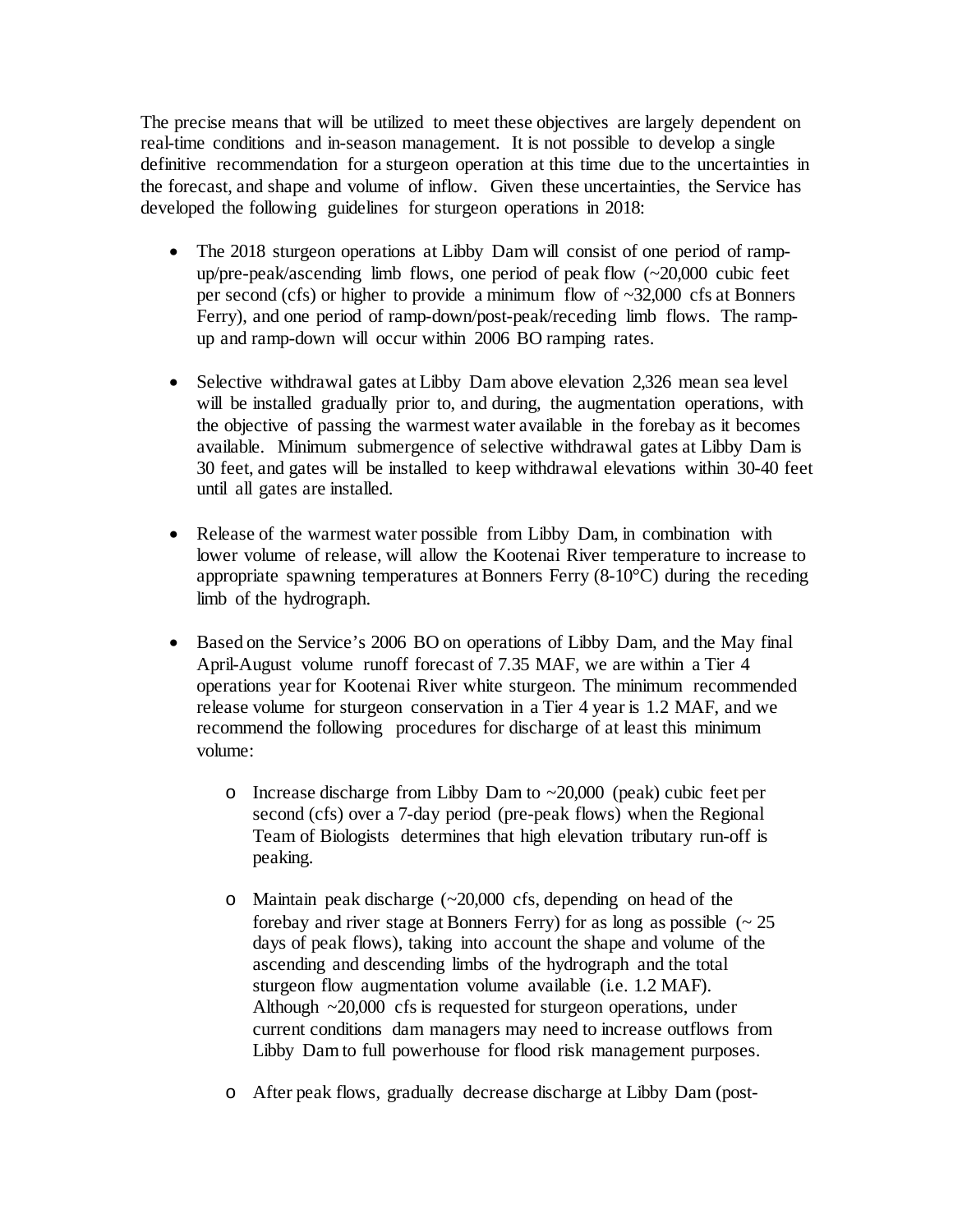peak), adhering to ramping rates in the 2006 BO, and exhaust the total sturgeon volume to maintain a river flow that will result in a gradually receding stage at Bonners Ferry (Figure 3).

- o After the sturgeon flow augmentation volume has been exhausted, continue to decrease discharge at Libby Dam towards stable summer flows, to no less than bull trout minimum flows (9,000 cfs in Tier 4).
- o Total number of days at peak discharge will depend on real time conditions and the shape of the inflow hydrographs.
- o Current modeling indicates that the intended flow objective at Bonners Ferry of 30+kcfs will be sustained for approximately 33 days.

As always, flood risk reduction operations supersede sturgeon flow augmentation, and dam managers will coordinate operations with regional sturgeon managers.

Sturgeon augmentation discharge may be extended for additional days if the Corps elects to provide volume in excess of the minimum volume requirement in the 2006 BO and to control the refill rate of Libby Dam.

Provide stable or gradually declining discharge through the end of September following ramping rates and minimum flow guidelines in the 2006 BO for bull trout and white sturgeon.

Additional recommendations may be provided as water supply forecasts are updated.

## **JUSTIFICATION:**

The objective of the 2018 sturgeon augmentation operation described in this SOR is to provide, and maximize the duration of, peak river stages/flows during the spring run-off period. Preliminary analysis of sturgeon telemetry data by the Idaho Department of Fish and Game indicates that the number of days at or above 30,000 cfs at Bonners Ferry plays a role in increasing the likelihood that spawning sturgeon will migrate upsteam of Bonners Ferry. Overall, the goal of this operation is to provide conditions that will enable sturgeon to migrate to, and spawn over, rocky substrates that exist upstream of Bonners Ferry.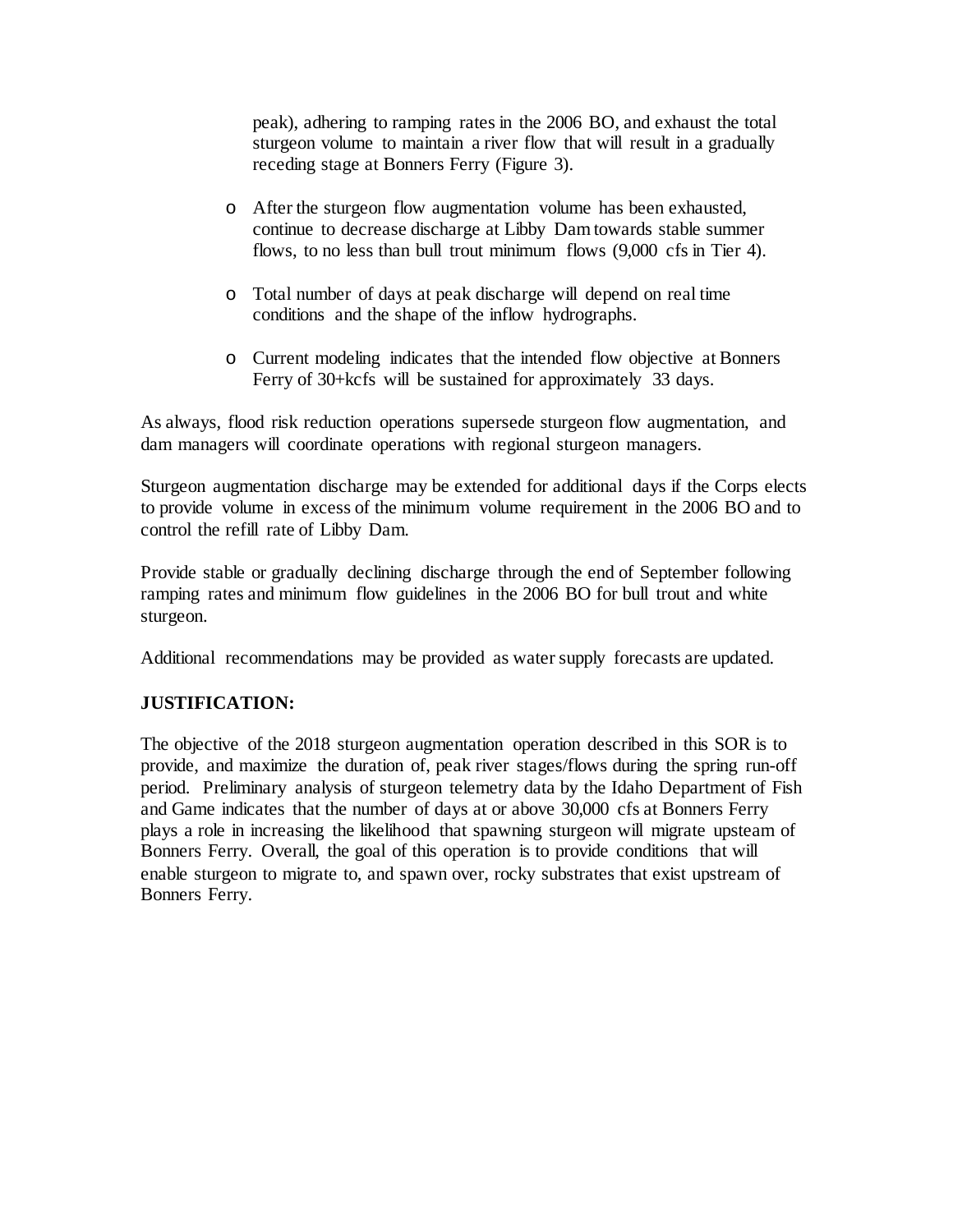Table 1. Kootenai Sturgeon Habitat Attributes from 2008 Libby Dam BO RPA Clarification.

| <b>Attribute</b>                   | <b>Measure</b>                          | Objective                  |
|------------------------------------|-----------------------------------------|----------------------------|
| Area: RM 141.4 to RM               |                                         |                            |
| 159.7                              |                                         |                            |
| Timing of Augmentation             | May into July (triggered by             | Provide conditions for     |
| <b>Flows</b>                       | sturgeon spawning                       | normal migration and       |
|                                    | condition), in all years                | spawning behavior.         |
|                                    | except for Tier 1.                      |                            |
| <b>Duration of Peak</b>            | Maximize peak                           | Through in-season          |
| Augmentation Flows for             | augmentation flows with                 | management, provide        |
| Adult Migration and                | available water for as                  | peak augmentation flows    |
| Spawning                           | many days as possible, up               | that lead to a biological  |
|                                    | to 14 days during the peak              | benefit for sturgeon to    |
|                                    | of the spawning period                  | maximize migration and     |
|                                    | with pulses <sup>1</sup> , in all years | spawning behavior via a    |
|                                    | except for Tier 1.                      | normalized hydrograph.     |
| <b>Duration of Post-Peak</b>       | Maximize post-peak                      | Through in-season          |
| Augmentation Flows for             | augmentation flows with                 | management, provide        |
| Incubation and Rearing             | available water for as                  | post-peak augmentation     |
|                                    | many days as possible, up               | flows that lead to a       |
|                                    | to 21 days, in all years                | biological benefit for     |
|                                    | except for Tier 1.                      | sturgeon to maximize       |
|                                    |                                         | embryo/free-embryo         |
|                                    |                                         | incubation and rearing via |
|                                    |                                         | descending limb of a       |
|                                    |                                         | normalized hydrograph.     |
| Minimum Flow Velocity <sup>2</sup> | 3.3 ft/s and greater in                 | Provide conditions for     |
|                                    | approximately 60% of the                | spawning and               |
|                                    | area of rocky substrate in              | embryo/free-embryo         |
|                                    | the area of RM 152 to RM                | incubation and rearing.    |
|                                    | 157 during post-peak                    |                            |
|                                    | augmentation flows.                     |                            |
| <b>Temperature Fluctuation</b>     | Optimize temperature                    | Provide conditions for     |
|                                    | releases at Libby Dam to                | normal migration and       |
|                                    | maintain $50^\circ$ F with no           | spawning behavior via a    |
|                                    | more than a $3.6^{\circ}$ F drop.       | normalized thermograph.    |

<span id="page-3-0"></span><sup>&</sup>lt;sup>1</sup> Kootenai sturgeon spawn on the descending limb of the hydrograph. "Pulses" refer to slight reductions in flow during this two-week period to initiate spawning.

<span id="page-3-1"></span><sup>&</sup>lt;sup>2</sup> In order to develop an agreed-upon estimate and measurement of the areal extent of the velocity and depth attributes, the Action Agencies shall, together with the Service and in collaboration with other involved parties as needed, develop appropriate assessment tools (e.g., hydrologic models) of the braided reach.